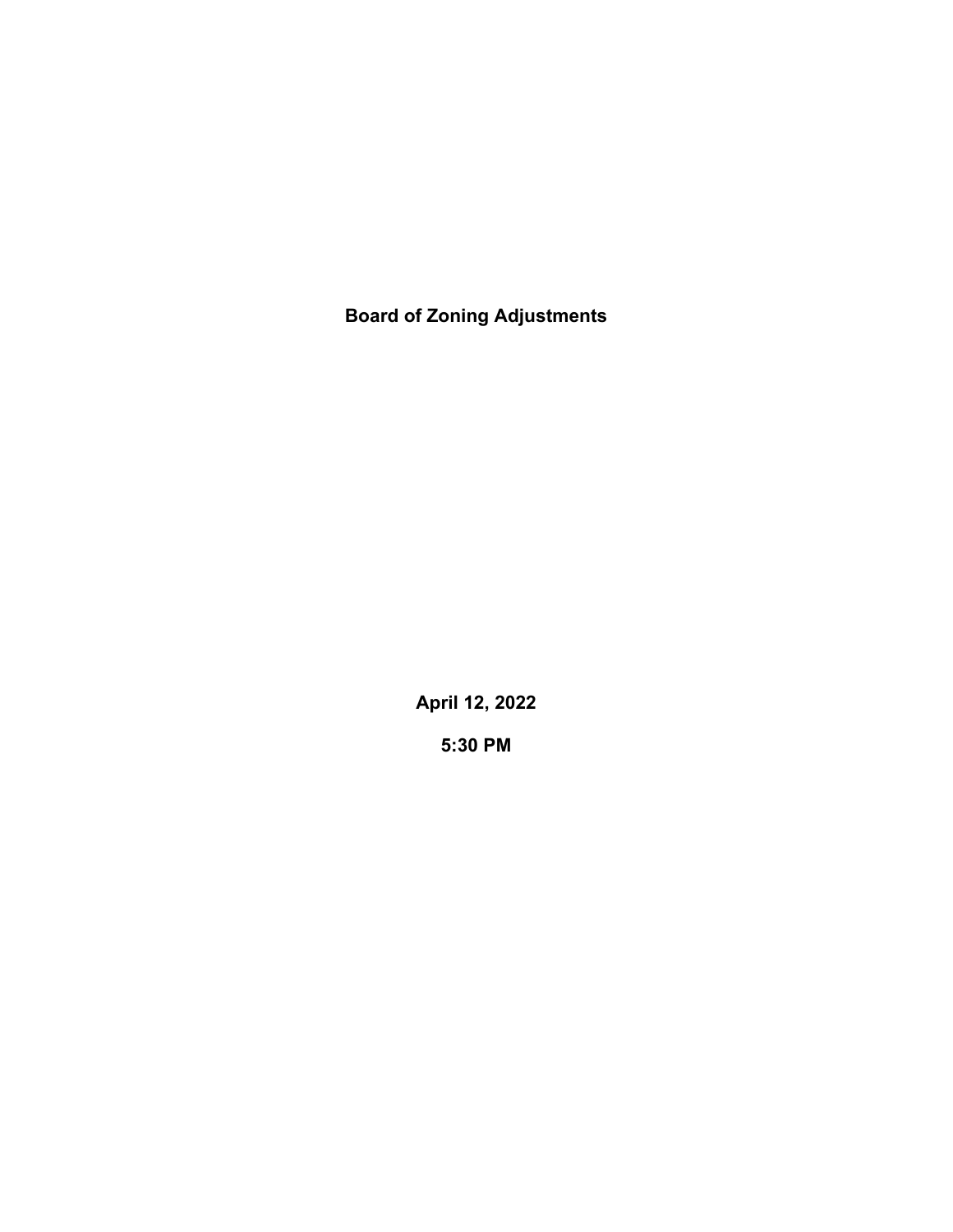## **VICE CHAIR BRANDON WHITE, PRESIDING**

The meeting was called to order at 5:30 p.m. Vice Chair Brandon White asked the Secretary to call the roll.

Members Present:

Brandon White Barry Holder Jr. Mitch Buchanan Margaret Townsley

Also Present:

Edwin Logan, Attorney Ben Judah, Franklin County Planning Supervisor Jordan Miller, City of Frankfort Senior Planner

The first item of business was approval of the minutes of the March 8, 2021 meeting. Mr. Buchanan made a motion to approve the minutes. The motion was seconded by Ms. Townsley and passed unanimously.

Vice Chair White asked the Secretary to call the next item of business:

## **In accordance with Articles 4, 18, and 19 of City of Frankfort Zoning Ordinance, Frankfort Area Children's Council is requesting a Conditional Use Permit to permit a multi-family residential land use for the property located at 212 Steele Street. The property is more particularly identified as PVA Map Number 062-13-12-005.00. (City Item)**

Jordan Miller, City of Frankfort Senior Planner was present and mentioned that the property is currently used as professional offices and the applicant wants to convert it to a multi-family residential property.

Mr. Miller explained that the Sunshine Center offers parenting classes for children and adult victims of abuse and neglect.

Mr. Miller stated that the applicant is under contract to purchase the property at 208 Steele Street. Once the purchase is complete they plan to move their office to the 208 Steele Street location and convert this property into a multi-family residence to house survivors of domestic violence and family abuse.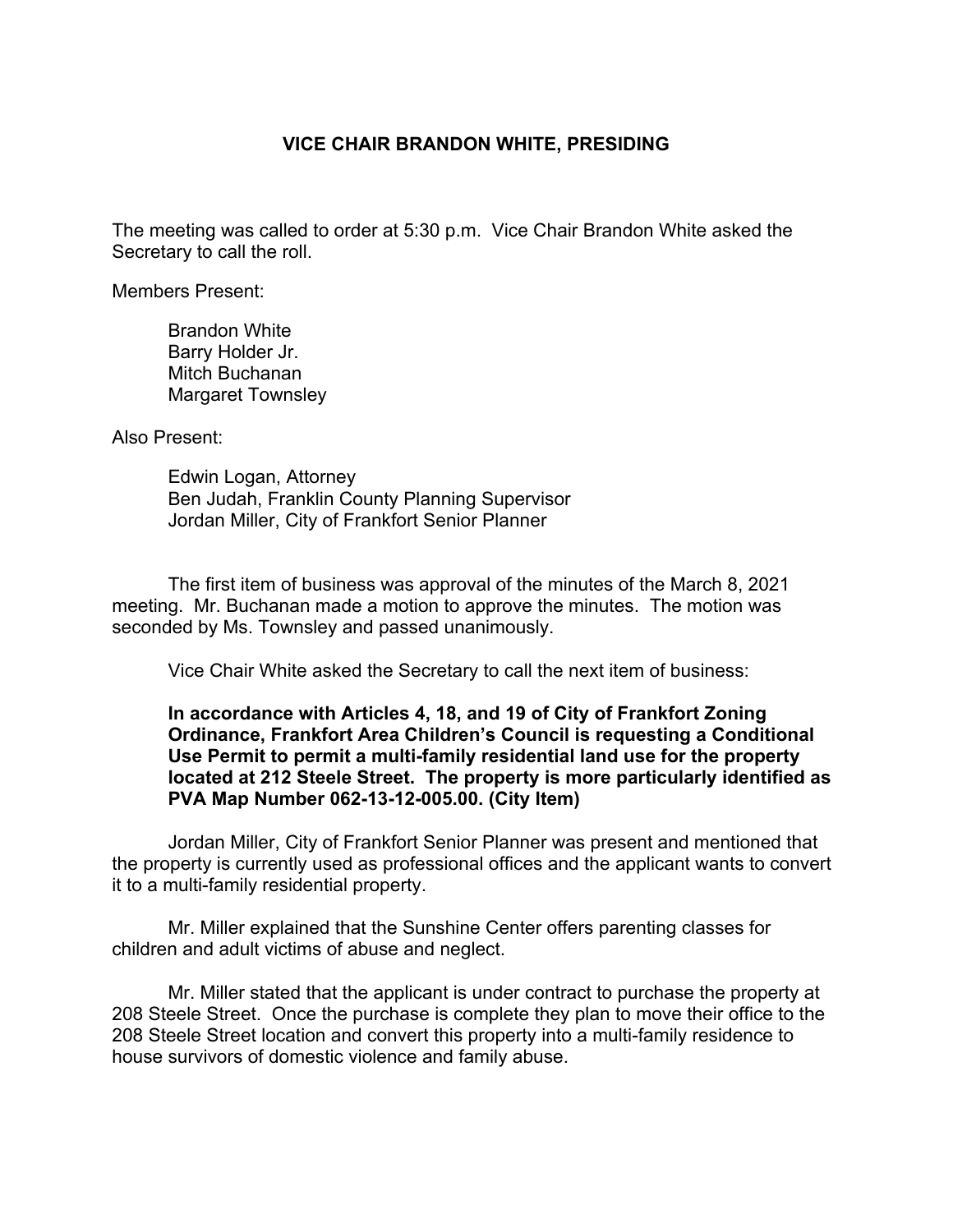Mr. Miller stated that staff had all positive findings and suggested that the conditions on page four of the staff report be placed on the approval should the Board grant the request.

Preston Cecil was present on behalf of the applicant and stated that they agree with the Findings of Fact and staff recommended conditions for approval.

Based on the findings of fact, Mr. Holder made a motion in accordance with Articles 4, 18, and 19 of City of Frankfort Zoning Ordinance, to approve the request from Frankfort Area Children's Council for a Conditional Use Permit to permit a multi-family residential land use for the property located at 212 Steele Street with the following conditions:

- 1. A building permit shall be obtained for change of use and prior to construction.
- 2. The conditional use is permitted only at 212 Steele Street.
- 3. Any proposed signage shall conform to the requirements of Article 4 and 13 of the Zoning Ordinance, and an approved sign permit shall be issued by the Planning Department prior to the installation of any signage.

The motion was seconded by Mr. Buchanan and passed unanimously.

Vice Chair White asked the Secretary to call the next item of business:

**In accordance with Sections 155.085, 155.105, and 155.111 of the Franklin County Code of Ordinances, Joshua Lawrence James is requesting approval of a Conditional use Permit for a Major Home Occupation to allow online firearms sales at 1245 Schenkel Lane. The property is more specifically described as Property Valuation Administrator map ID #084-00- 00.006 Zone-RA (Rural Residential) (County Item)**

Ben Judah, Franklin County Planning Supervisor present and mentioned that this request is for a major home occupation to allow online firearms sales and requires a Conditional Use Permit.

Mr. Judah stated that staff had all positive findings and mentioned to the Board that they had granted similar request in the past.

Mr. Judah stated that staff recommends approval with the conditions outlined in the staff report.

Mr. Holder asked if customers would be going to the home. Mr. Judah replied that they would not.

The applicant Joshua James was present and stated that he had seen the staff report and agreed with the conditions when asked by Mr. White.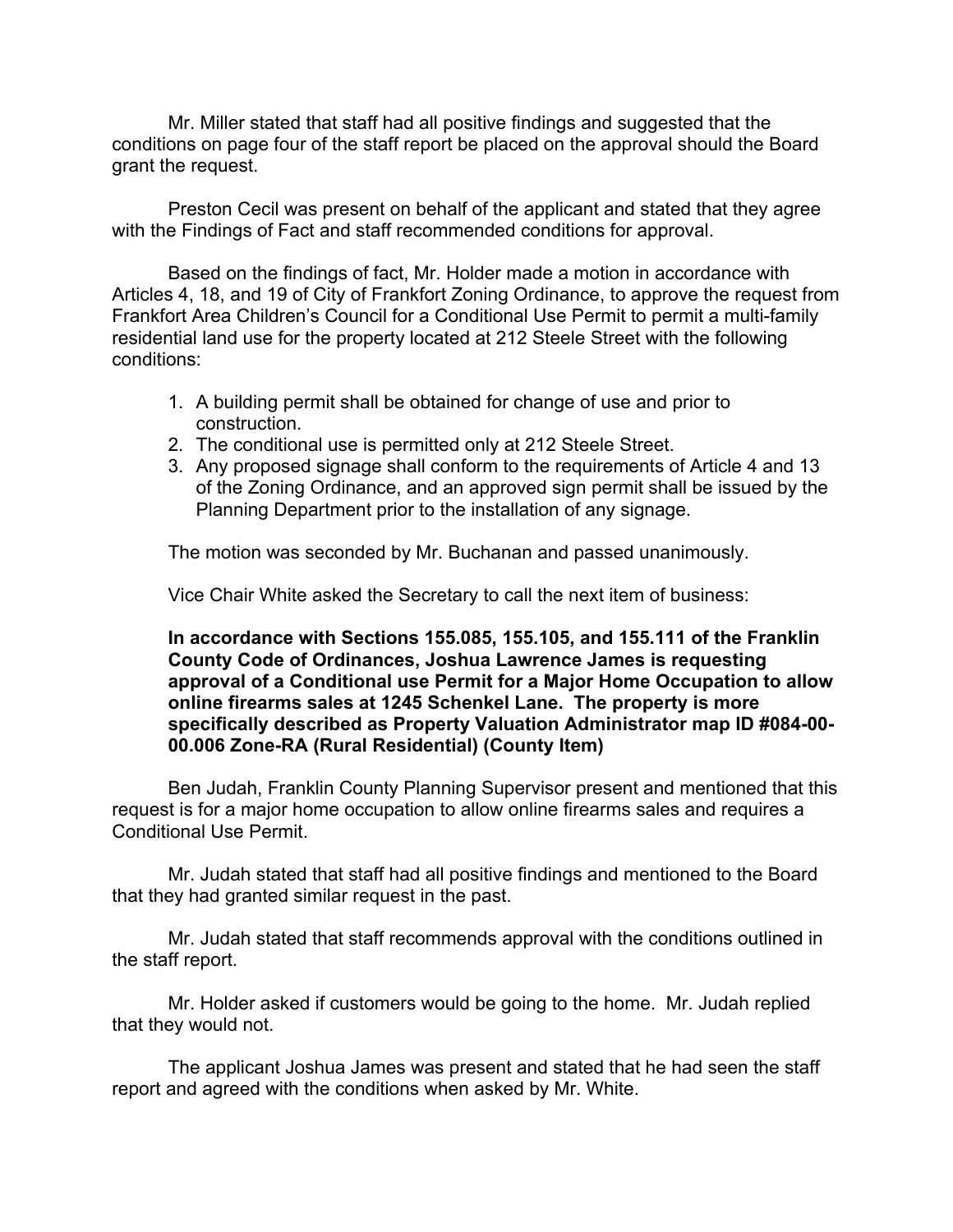Based on the findings of fact, Mr. Buchanan made a motion in accordance with Sections 155.085, 155.105, and 155.111 of the Franklin County Code of Ordinances, to approve the request Joshua Lawrence James for a Conditional use Permit for a Major Home Occupation to allow online firearms sales at 1245 Schenkel Lane with the following conditions:

- 1. That a business license is required from the County.
- 2. The conditional use is only permitted at 1245 Schenkel Lane.
- 3. The conditional use is granted only to Joshua James to allow the use of the property for online firearms sales.
- 4. All applicable State and Federal licenses must be obtained prior to use commencing.
- 5. The conditional use is not transferable and any change in ownership or use will make this approval null and void.
- 6. That the business will operate in compliance with all regulations that may apply from any other regulatory agency that may apply.
- 7. The business shall have no non-resident employees.
- 8. That the home Occupation shall operate in compliance with all requirements listed above in Article 155.111 Home Occupations contained within the Franklin County Zoning Ordinance otherwise this permit shall be null and void.

The motion was seconded by Ms. Townsley and passed unanimously.

Vice Chair White asked the Secretary to call the next item of business:

## **In accordance with Sections 155.085, 155.105, and 155.124 of the Franklin County Code of Ordinances, Not Forgotten Recovery, LLC is requesting approval of a Conditional Use Permit to allow for a Residential Recovery Facility at 505/507 Johnson Road. The property is more particularly described as Property Valuation Administrator map #076-00-00-004.00. (County Item)**

Ben Judah, Franklin County Planning Supervisor was present and noted one change to the staff report on page two of the staff report under analysis # 15.15 it should say GENERAL CONDITIONAL USE.

Mr. Judah explained that in February 2022, the Franklin County Fiscal Court approved a text amendment which added the use of Residential Recovery Facility to the Franklin County Lane Use Table. A Residential Recovery Facility may be granted a conditional use by the Board of Zoning Adjustments to locate in any AG, RR, RB, PO, CL, CG, CH, IC, or IG zone. The applicant has therefore applied for a Conditional Use Permit (CUP) for the approval of a Residential Facility. The applicant proposes to have 35 – 45 clients.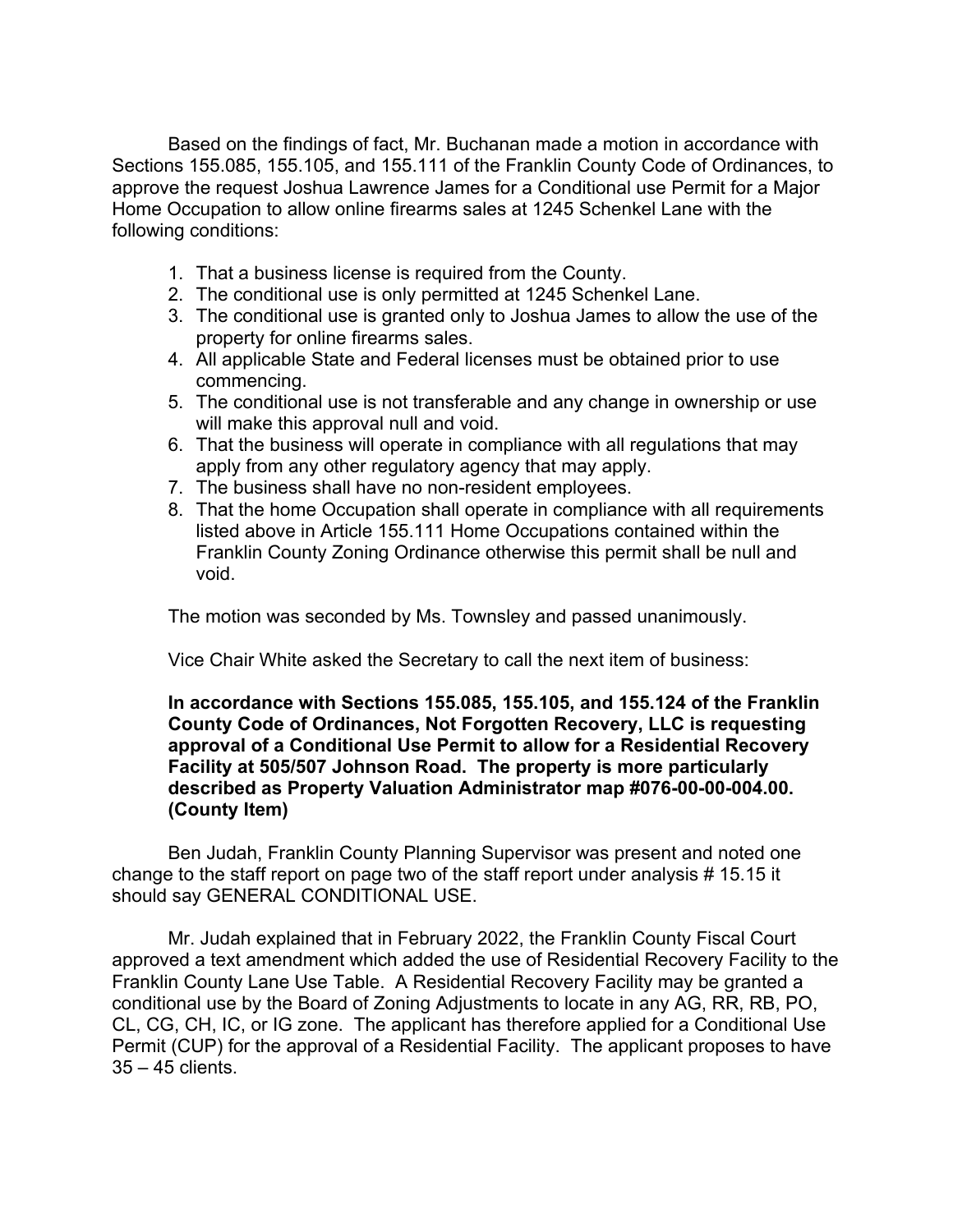Mr. Judah stated that staff had all positive findings for items A though H and recommended approval with the nine conditions outlined in the staff report.

Mr. Buchanan mentioned that the staff report says there will be no adverse affect on the surrounding properties but to him allowing fifty-five residents on the property whether it is for a recovery program, knitting or bee keeping seems like a drastic change. Mr. Judah replied that he came to his conclusion because they won't be constructing any commercial structures and the use will be contained within residential structures. Mr. Buchanan stated that when you have a residential area and you add that many people it still sounds like a drastic change.

Mr. Buchanan stated that you have a ten acre requirement and while this is a thirty-five acre farm it is pretty close to a neighborhood and a lot of acreage near the interstate. Mr. Judah stated that the Board can place additional restrictions as they see fit. He also mentioned that the 350' measurement was measured from the corner of the house to the nearest house via use of a GIS measuring tool.

Mr. Judah passed out some citizen comments received by staff and the Board took a few minutes to read over them.

Attorney Joshua Harp was present on behalf Not Forgotten Recovery as well as the applicants Dr. Mark and Melissa Deaton. Mr. Harp explained that the Deaton's went to the Franklin County Planning Office for a residential treatment facility in a residential setting. They chose a residential setting because they want there to be space that allows for gardening, small animals, etc. At that time there wasn't a residential area that permitted this use. In fact there actually wasn't a zone district that allowed this specific use at all. They learned that in the past similar programs had been permitted under something called charitable, indigent, limited care facilities. Mr. Harp stated that in looking at that definition, it didn't really fit and seemed more like a work around but the Deaton's didn't want to have to work around so they started the process a year ago and worked with the Zone Update Committee. Then they went to Fiscal Court who discussed the item multiple times and ultimately Fiscal Court approved Residential Recovery Facilities in nine different zone districts. Fiscal limited the number of beds on five acres to less to sixteen beds and required that they have ten acres for more than sixteen beds. This property has thirty-five acres.

Mr. Harp mentioned that a document has been distributed that includes a lot of mistruths and characterizes the facility as a jail and he hopes that the Board won't deny the request based on fear and mistruths. He also urged the Board not to deny a permit based on unsubstantiated objections.

Mr. Harp stated that there will be minimal impact to traffic because the residents won't be parking on the property. They will be transported via staff to and from the property.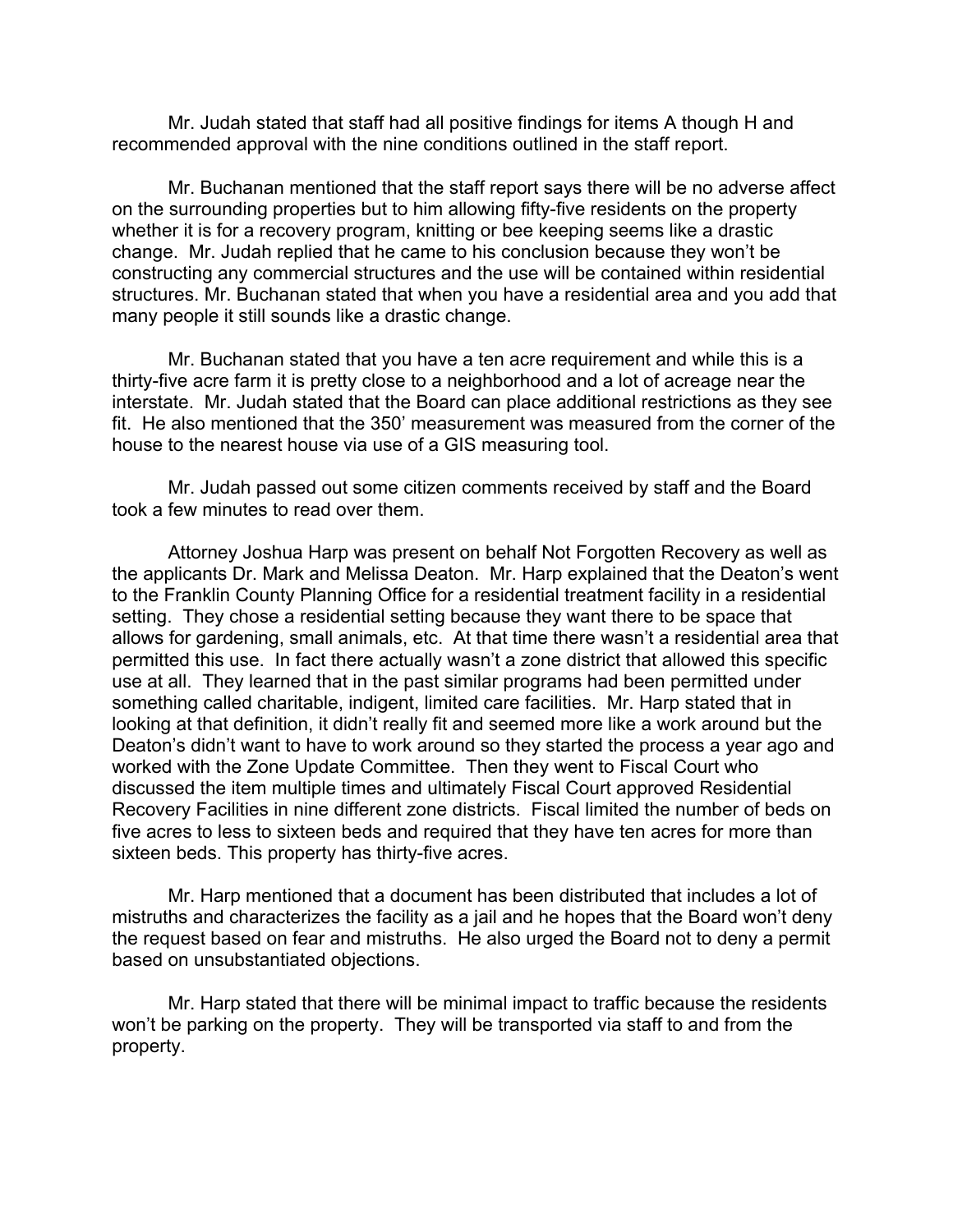Mr. Harp explained that this will not be a jail or incarceration setting. The Deaton's are well able to provide these services and they want to be good neighbors.

Mr. Harp urged the Board not to deny a permit based on unsubstantiated objections for the reason that a denial based upon those terms would essentially kick the proverbial can down the road. Mr. Harp stated that they have gone to great lengths to get this right even working with Fiscal Court to make sure there is a place for this type of facility in Franklin County.

Mr. Harp said that if the Board were to deny the permit based on unsubstantiated objections in the community it would set a precedent that any other application by the Deaton's or any other applicant to establish a residential recovery program can be simply overcome just by showing up and objecting.

Mr. Harp asked that the Board approve request and stated that they agree with the staff report, ask that the staff report be adopted and that the conditions be approved as well.

Dr. and Mrs. Deaton were present and Mr. Holder asked them to give more details about the treatment facility. Mr. Deaton stated that their program is a short term 30 – 90 day program for men that will focus not only on addiction and treatment but also educate the residents of the affect drugs and alcohol has on the body as well as relapse education.

Mr. Buchanan asked Dr. Deaton if he had a facility before and how do they handle walk offs. Dr. Deaton replied that he has worked at several places but this would be the first facility he owns himself. Dr. Deaton stated that it is their goal to not have walk offs but they have measures in place to safely transfer them off the property should they choose to leave the treatment facility. Dr. Deaton stated that it will not be a lockdown facility so walk offs are possible but if you focus on the individual and not treat it like a cookie cutter model you have a better chance of helping the residents.

Mr. Logan asked if he could provide is education, training and licenses and Dr. Deaton listed his credentials.

Dr. Deaton stated that he has been sober for almost fourteen years. He was an alcohol and opioid addict. He said that over the past twenty to twenty five years he has had intensive experience on both sides of the track. He stated that he is aware that someone who has never suffered from addiction would not understand what it is like for an addict.

Ms. Deaton listed her credentials as well and mentioned that she will be an approved consultant by the end of the year. She mentioned that they have owned and outpatient program for the last four or five years and they have had a 75% success rate. They work with Franklin County Drug Court and have been successful in helping others get and remain sober.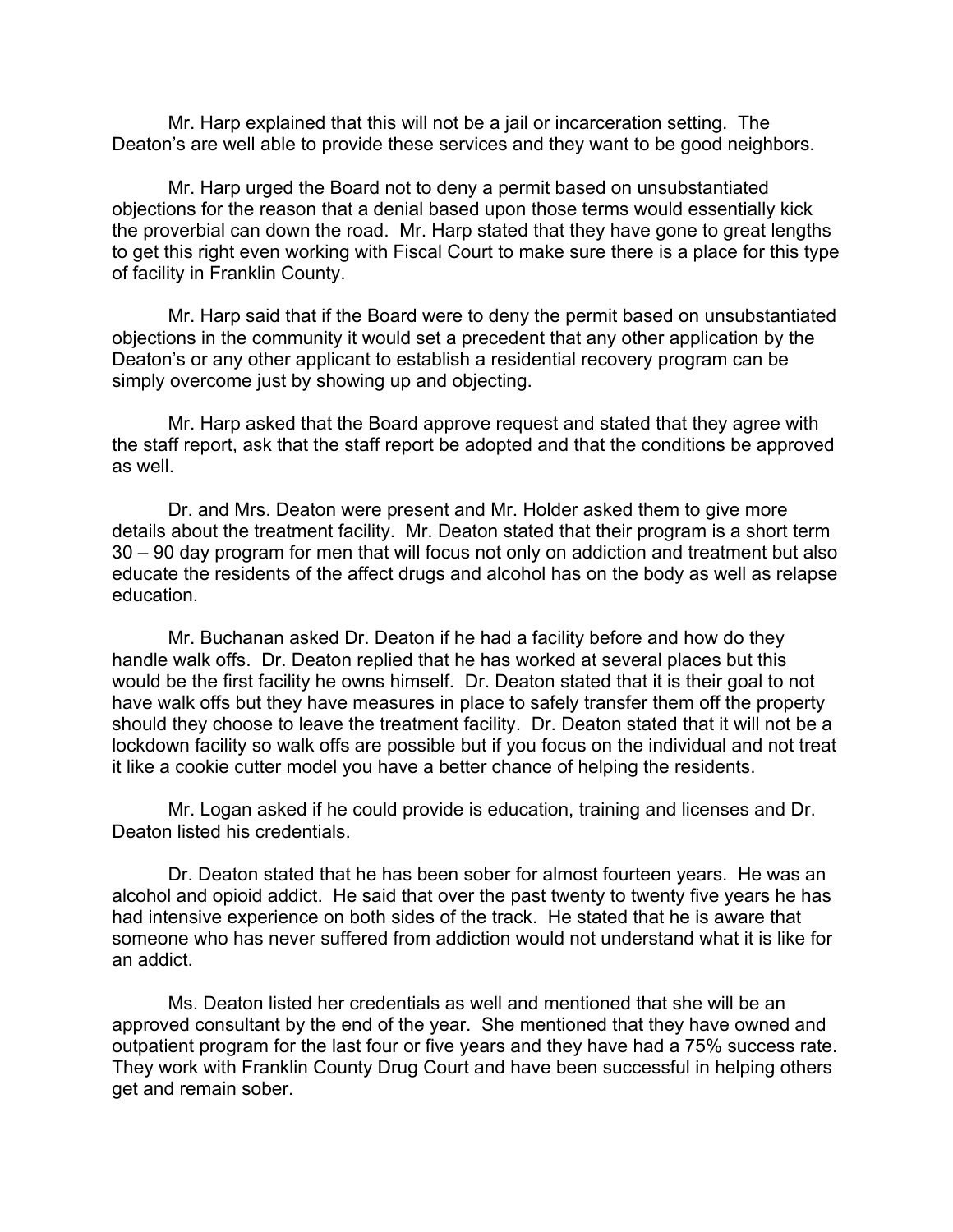Ms. Townsley asked how resident would be referred to the facility and Dr. Deaton responded that they can get referrals from drug court or other treatment facilities, on the street families, medical doctors, hospitals, schools, and other outpatient programs that feel the patient needs more care than offered at outpatient services. Ms. Deaton stated that they have about seventeen hundred clients and of those only about ten percent have been incarcerated.

Mr. Buchanan asked what the protocol is for walk offs. Ms. Deaton replied that they will have security measures in place. There will be cameras, alarms on all exterior exits and staff to monitor participants. No one will be picked up or dropped off, they will have to make an appointment through the outpatient facility then staff will transfer them to the facility.

Reverend Peter Doddema was present and stated that he was in favor of this request. He stated that many of his parishioners are recovering addicts. Some of them are servicemen who turned to drugs and in need of major support.

Luke Ramay was present and said that he works with the Deaton's and he is in favor of the request. He mentioned that he was impressed with the number of people on both sides that showed up for this, he believes it will raise awareness and gain support.

Nicole Doddema was present and she stated that she works with the public defender's office and she works with twenty to thirty people who can utilize such a facility. Ms. Doddema also mentioned the letter with false information. She stated this is not just for inmates it is for mothers and fathers who are trying to save a loved one.

Ronald Penn was present and stated that he has lived in the area for 45 years and he is concerned about his grandchildren riding bikes out there. He described the roadway and mentioned that the house is a single family residence and not designed to house that many people. He mentioned that he has a petition signed by many of the residents who have concerns with this type of facility.

Jim Boyd was present and stated that the definition of rural residential is intended to be low density. He stated that the road is not meant for a lot of traffic and the parking on site is not adequate. He mentioned KRA that required visits from family and phone calls. He also questioned whether or not the septic system would be adequate for that number of residents.

Gwen Hibdon was present and stated that she has lived in that area her entire life. She stated that she is opposition of the request, there is the potential for increased flooding, they have a sink hole and when the river floods it pushes through sink hole and floods at least two houses. Another concern she had is EMS response time should Big Eddy Road be closed again in the future, noting that the past it was closed for three years.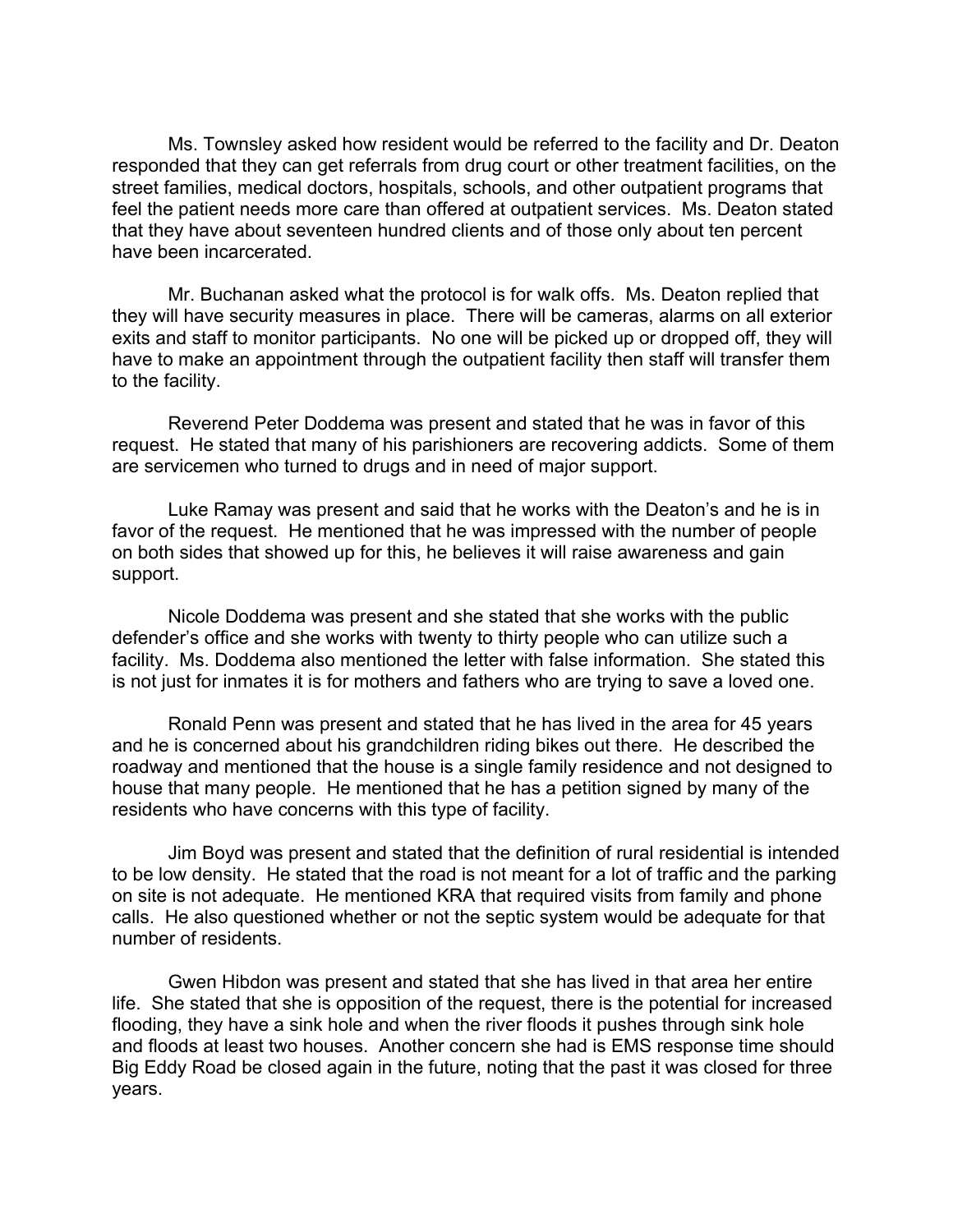Castil Williams was present and stated that he hasn't talked to anyone who was against addiction recovery, they just don't believe this is the right place for it. He mentioned that thirty-five acres is a lot but a lot of it is located in the floodplain. Mr. Williams stated that the area is really not that rural and that he counted 96 residences within one and a half miles of this property. He said the property is surrounded by water on most sides and a cliff on the other. Mr. Williams stated that he was concerned about security.

Robert McDonald was present and mentioned that this property was built in the sixties and any alterations they make will have to meet today's building code. He was concerned about the number of residents on the property. He also mentioned that the parking lot should be required to mediate run-off. He was also concerned with whether or not the septic system would be sufficient.

Mike Wells was present and mentioned that his main concern was that the residents would be court ordered and that most people take rehab over jail.

Liz Shepherd was present and stated that her property is adjacent to this property. She wanted everyone to understand that this is a for profit facility, not a nonprofit. She was concerned about walk offs and safety of her family. She was also concerned that most of the residents will be jail inmates or people who were recently released from jail. Additionally she was concerned that this type of facility in the area would decrease their property values.

Clay Patrick was present and stated that the applicant has said that no inmates will live there but they were inmates before they live there. He stated these residents will live next to parents, grandparents and children. Mr. Clay was also concerned about the septic and run-off to the river. He stated that he was most concerned with the people and wants the Board to deny the request because he thinks there are more appropriate places to locate this type of facility.

Jim Charlton was present and stated that he was concerned about the septic, run-off into the subdivision and flooding of homes in the area. He stated that he drives a school bus in the area and he is most concerned about the safety of families. He stated that he had nothing against a recovery facility but doesn't think this is the appropriate area.

Mr. Harp readdressed the Board and explained that the residents are not required to be there, most of them are there on a voluntary basis. He mentioned the concerns about traffic and explained there won't be a major increase to traffic because the residents will not be driving to and from the facility. Mr. Harp stated that all the concerns with septic, parking, health and fire department will be addressed during the development process of this request as conditioned by staff.